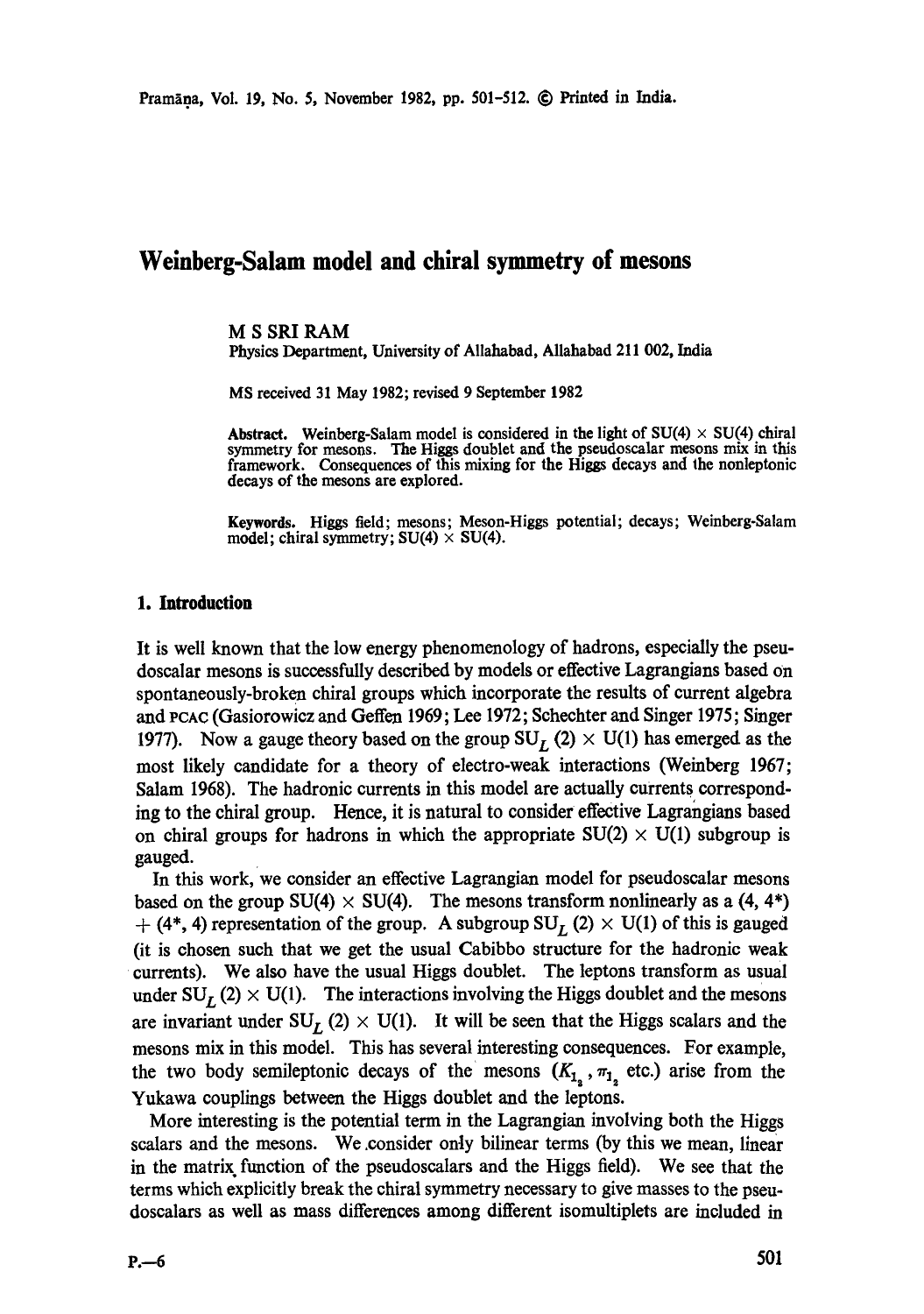them. In other words, the spontaneous breaking of  $SU<sub>1</sub>(2) \times U(1)$  gauge group induces explicit strong symmetry-breaking, a fact which has been noticed earlier (Weinberg 1971). The decay rates of the Higgs particle can be explicitly calculated. The total decay rate for two meson final states is in the range  $10^{17}-10^{18}$  sec<sup>-1</sup> for Higgs mass between 10-100 GeV.

We also have strangeness and charm violating terms in the potential. These are over and above the 'current algebra' terms. There is no sign of  $\Delta I = \frac{1}{2}$  dominance, but departures from it can be estimated. We put as an extra input, a nonleptonic interaction term which belongs to a 20 dimensional representation of SU(4) (Altarelli *et al* 1975 a, b). We also take into account a pure  $\Delta I = \frac{1}{2}$  term for K-decays (Shifman *et al* 1977). Presumably, they arise from QCD effects. We calculate the two-body nonleptonic decays of the pseudoscalars. We find that the decay rate for  $K^+ \rightarrow \pi^+ \pi^0$  which arises from  $\Delta I = 3/2$  effects is about 5.5 times the experimental number. It is known that the charm meson decays violate  $\Delta I = \frac{1}{2}$  rule but even here we find that our model yields very large  $\Delta I = 3/2$  contributions.

## **2. The model**

The strong interaction part is an effective Lagrangian for the pseudoscalar mesons invariant under spontaneously broken  $SU(4) \times SU(4)$ . Define the meson-matrix:

$$
M\left(\mathbf{\Phi}\right) = \exp\left(\frac{2i}{f}\,\mathbf{\Phi}\right),\tag{1}
$$

**Here** 

$$
\Phi = \sum_{i=0}^{15} \frac{\lambda_i}{\sqrt{2}} \Phi_i
$$

is the pseudoscalar meson-matrix.  $f$  is the (averaged) pseudoscalar meson decay constant.  $M(\Phi)$  and  $M^+(\Phi)$  transform according to the representations (4, 4\*) and (4\*, 4) respectively of SU(4)  $\times$  SU(4) (Singer 1977).

The electroweak interactions are described by the  $SU_I$  (2)  $\times$  U(1) gauge-invariant Weinberg-Salam model. For the mesons, the generators corresponding to the  $SU<sub>L</sub>$  (2) subgroup are

$$
I_{1_L} + I_{13_L}
$$
,  $I_{2_L} - I_{14_L}$  and  $I_{3_L} + \frac{1}{\sqrt{3}} I_{8_L} - \frac{2}{\sqrt{6}} I_{15_L}$ 

where  $I_{t_L}$  are the generators of SU<sub>L</sub> (4) group. The generator corresponding to the **U(l)** subgroup is

$$
I_{3R} + \frac{1}{\sqrt{3}} I_{8R} - \frac{2}{\sqrt{6}} I_{15R}
$$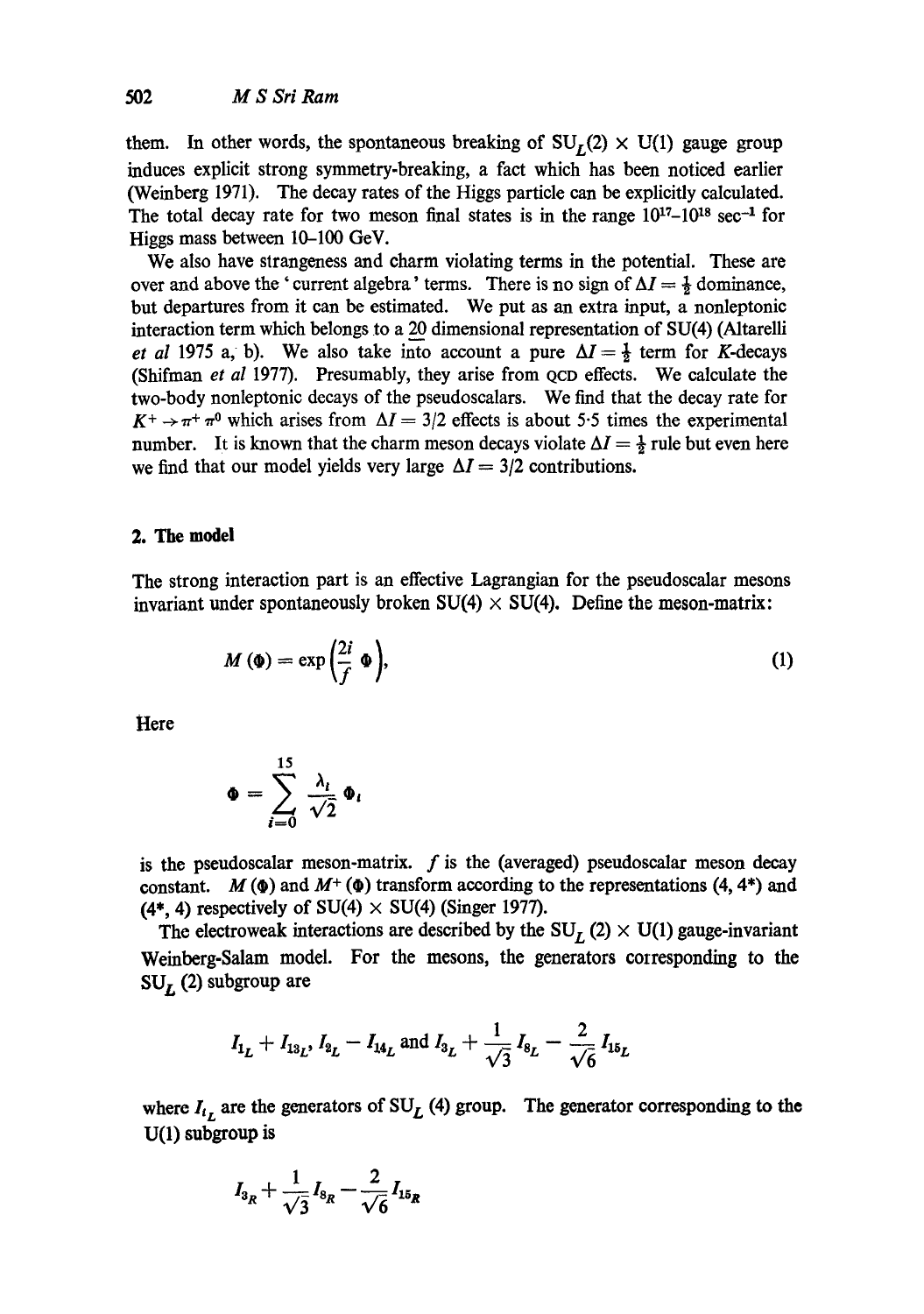where  $I_{t_p}$  are the generators of SU<sub>R</sub> (4) group. We have to rotate the meson fields

$$
M\rightarrow \widetilde{M}=u\ M.
$$

so that we get the usual Cabibbo structure for the hadronic weak currents. We will not specify the rotation matrix further, right now. We have the complex Higgs doublet

$$
\mathbf{H} = \begin{pmatrix} H^+ \\ H^0 \end{pmatrix},
$$

and the leptons which transform in the usual fashion under  $SU_I(2) \times U(1)$ . Then our Lagrangian has the form:

$$
\mathcal{L} = \frac{f^2}{8} \left[ \text{Tr} \{ D_{\mu} \tilde{M} D_{\mu} \tilde{M}^+ \} + U (\det M + \det M^+) \right]
$$
  
+ 
$$
D_{\mu} \mathbf{H}^* D_{\mu} \mathbf{H} - V(H) - V(M, H) + \mathcal{L}_{\text{gaugefield}}
$$
  
+ 
$$
\mathcal{L}_{\text{lepton}} + \mathcal{L}_{\text{Yukawa}}.
$$
 (2)

Here  $D_{\mu} \tilde{M}$ , the covariant derivative of  $\tilde{M}$  is given by the expression:

$$
D_{\mu}\tilde{M} = \partial_{\mu}\tilde{M} - ig \Lambda_{i}W_{\mu}i\tilde{M} + ig'B_{\mu}\tilde{M}\Lambda_{3},
$$
\n(3)  
\nwhere\n
$$
\Lambda_{1} = \frac{1}{2} \left[ \begin{array}{c} 0 & 1 \\ 1 & 0 \end{array} \right] \left[ \begin{array}{c} 0 \\ 0 \end{array} \right], \quad \Lambda_{2} = \frac{1}{2} \left[ \begin{array}{c} 0 & -i \\ i & 0 \end{array} \right] \left[ \begin{array}{c} 0 \\ 0 \end{array} \right]
$$
\n
$$
\Lambda_{3} = \frac{1}{2} \left[ \begin{array}{ccc} 1 & -1 \\ & -1 \\ & +1 \end{array} \right]
$$
\n(3)

 $W^i_{\mu}$ ,  $B_{\mu}$  are the gauge bosons corresponding to the SU<sub>L</sub> (2) and U (1) groups and g,  $g'$  are the corresponding coupling constants. U is a strong interaction parameter.  $V(M, H)$  is the part of the potential involving both H and M invariant under  $SU_I(2)$  $\times$  U (1). We will specify it later. As usual, the Higgs field has a nonvanishing vacuum expectation value

$$
\langle H \rangle_0 = \zeta = \begin{pmatrix} 0 \\ \xi \end{pmatrix} . \tag{5}
$$

Then  $W^{\pm}$  and Z (which is the same combination of  $W^3$  and B as in W-S model), acquire masses given by the expressions:

$$
M_W^2 = \frac{g^2 \xi^2}{2} + \frac{g^2 f^2}{4},
$$
  

$$
M_Z^2 = \frac{(g^2 + g'^2)}{g^2} M_W^2.
$$
 (6)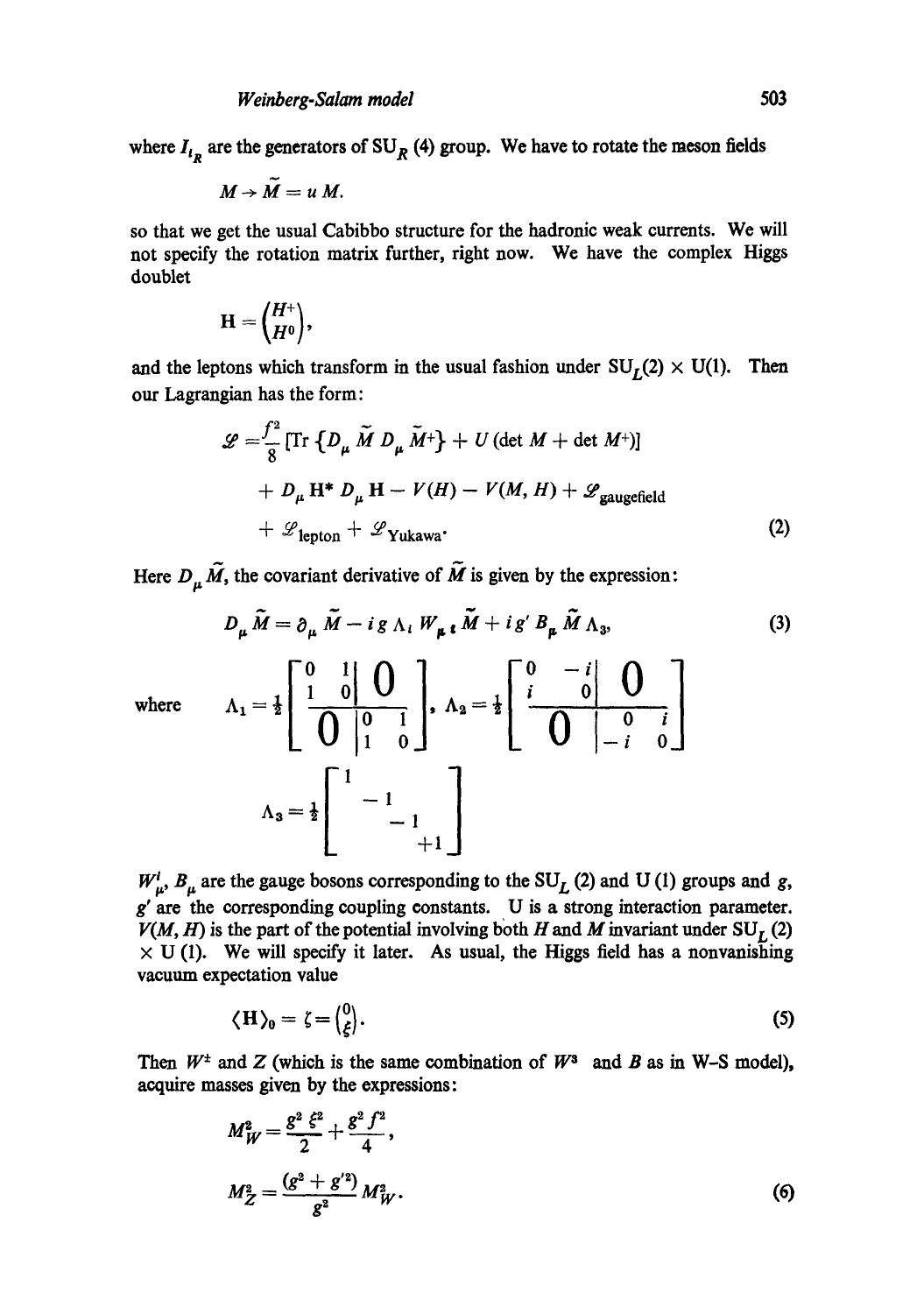Note that the mass terms for  $W^{\pm}$  and Z have an additional piece coming from the mesons. But the mass ratio  $M_W/M_Z$  remains the same.

In the Lagrangian of equation (2) we have mixing terms between the gauge bosons and the spin-0 fields given by the expression:

$$
\mathcal{L}_{\text{mixing}} = -\frac{f}{4} \left[ \text{Tr} \, \partial_{\mu} \, \Phi \, \{ g \wedge'_{i} W^{i}_{\mu} - g' \wedge'_{3} B_{\mu} \} \right]
$$

$$
-\frac{i}{2} \left[ \partial_{\mu} \, \text{H}^{+} \left( g \, \tau_{i} \, W^{i}_{\mu} \zeta + g' \, B_{\mu} \, \zeta \right) \right] + \text{h.c.}
$$

$$
\tag{7}
$$

Here, 
$$
\Lambda_i' = u^+ \Lambda_i u. \tag{8}
$$

To get the Cabibbo structure of the hadronic weak currents, u should be chosen such that

$$
\Lambda'_{-} = \begin{bmatrix} 0 & 0 & 0 & 0 \\ \cos \theta & 0 & 0 & -\sin \theta \\ \sin \theta & 0 & 0 & \cos \theta \\ 0 & 0 & 0 & 0 \end{bmatrix}, \Lambda'_{+} = \Lambda'^{\dagger}_{-}, \Lambda'_{3} = \Lambda_{3},
$$
(9)

where  $\Lambda_{\pm} = \Lambda_1 \pm i \Lambda_2$  and  $\theta$  is the Cabibbo angle.

In the unitary gauge, the mixing terms are put equal to zero (in other words, the unphysical Goldstone bosons are eliminated). Then, we get the following relations:

$$
H^+ = -\frac{if}{2\xi} [\cos \theta (\Phi_{12} + \Phi_{43}) + \sin \theta (\Phi_{13} - \Phi_{42})],
$$
\n
$$
H^- = H^{+*},
$$
\n
$$
H^{0*} - H^0 = -\frac{if}{2\xi} [\Phi_{11} - \Phi_{22} - \Phi_{33} + \Phi_{44}].
$$
\n(10)

In the ordinary  $SU_L(2) \times U(1)$  theory, the right sides would have been zero. Here combinations Of Higgs fields and the mesons are the Goldstone bosons. This is what we mean when we say that Higgs fields and the mesons mix in this model.

## **3. Semileptonic decays**

Consider any one generation of leptons *e.g.* electron and its neutrino.  $L = \begin{pmatrix} v_e \\ e_I \end{pmatrix}$ is an isodoublet and  $e_R$  is an isosinglet. Now, in the Weinberg-Salam model there are no direct couplings between the hadrons and the leptons. Our model is in the spirit of an effective lagrangian and we do not consider direct couplings of the mesons with leptons. The Yukawa interaction between the Ieptons and the Higgs field is given by the expression:

$$
\mathscr{L}_Y = -G^e_{\phi} (\bar{L} H e_R + \bar{e}_R H^{\dagger} L). \tag{11}
$$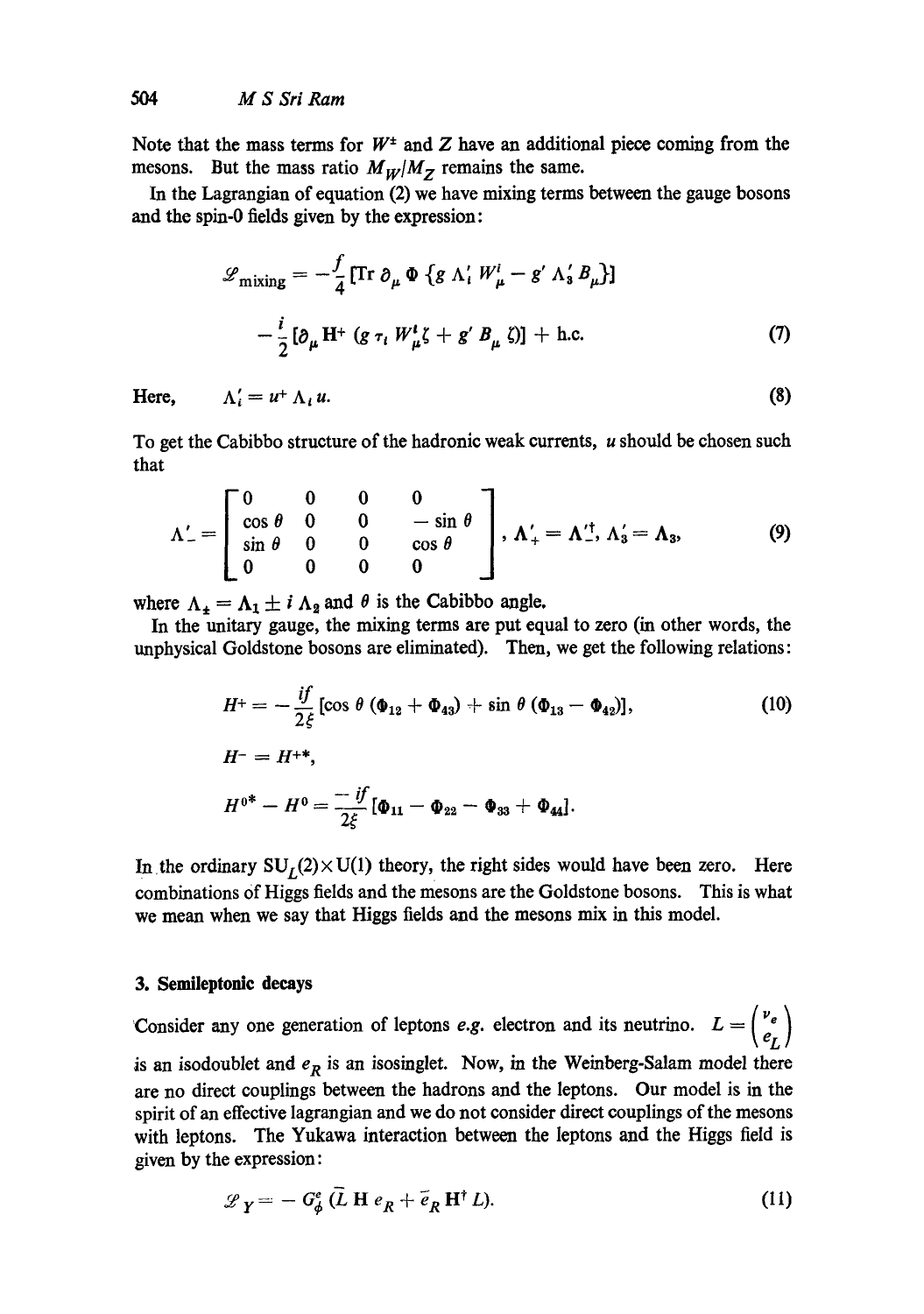Defining the shifted field  $H'$  by

$$
\mathbf{H} = \mathbf{H}' + \xi \tag{12}
$$
\n
$$
\mathcal{L}_Y = -G^e_{\phi} \xi \left( \bar{e}_L e_R + \bar{e}_R e_L \right) - G^e_{\phi} \left( \bar{e}_L H^{0'} e_R + \text{h.c.} \right)
$$
\n
$$
-G^e_{\phi} \left( \bar{v}_L e_R H^+ + \text{h.c.} \right). \tag{13}
$$

When we use the expression for  $H^+$  and  $H^{0*} - H^{0*}$  in terms of the mesons given by (10), the second and third terms will induce Yukawa couplings between the mesons and the leptons, which we call  $\mathscr{L}_{YM}$ . It is given by the expression

$$
\mathcal{L}_{\text{YM}} = i\sqrt{2} m_e G \bar{v}_L e_R \left\{ f \cos \theta \left( \Phi_{12} + \Phi_{43} \right) + f \sin \theta \left( \Phi_{13} - \Phi_{42} \right) \right\} + \text{h.c.} + i \underbrace{m_e G f}_{\sqrt{2}} (\bar{e}_R e_L - \bar{e}_L e_R) \left\{ \Phi_{11} - \Phi_{22} - \Phi_{33} + \Phi_{44} \right\}. \tag{14}
$$

Here we have used the relation,

$$
\xi^2 = \frac{G^{-1}}{2\sqrt{2}} - \frac{f^2}{2} \approx \frac{G^{-1}}{2\sqrt{2}},\tag{15}
$$

This expression is the same as in the current-current Lagrangian (including neutral current couplings) when we use PCAC and Dirac equation for the electrons (Marshak *et al* 1969). In effect, the unitary gauge conditions take the place of PCAC.

Semileptonic decays involving more than one meson proceed as usual through the W-exchange. Such decays have been worked out in the framework of chiral dynamics (Aubrecht and Slanec 1981).

## **4. Meson-I-Iiggs potential**

To get the structure of the Meson-Higgs potential for an arbitrary orientation  $\vec{M}$ (consistent with the Cabibbo picture), it is simpler to deal with quarks and then go over to the physical meson fields.

Let  $q_1$ ,  $q_2$ ,  $q_3$ ,  $q_4$  denote the up, down, strange and charmed quarks respectively. Under  $SU_I(2) \times U(1)$ ,

$$
Q_{1_L} = \begin{pmatrix} q_1 \\ q_2 \end{pmatrix}_L \text{ and } Q_{2_L} = \begin{pmatrix} q_3 \\ q_4 \end{pmatrix}_L
$$

are SU<sub>L</sub>(2) doublets.  $q_{1R}$ ,  $q_{2R}$ ,  $q_{3R}$  and  $q_{4R}$  are singlets. The most general form for the Yukawa interaction  $V_0(Q, H)$  (invariant under  $SU_L(2) \times U(1)$ ) is:

$$
V_0(Q, H) = \mathbf{H}^{\dagger} \left[ (\bar{q}_{2_R} (\beta_1 Q_{1_L} + \beta_2 Q_{2_L}) + q_{3_R} (\beta_3 Q_{1_L} + \beta_4 Q_{2_L}) + \tilde{\mathbf{H}}^{\dagger} \, \bar{q}_{1_R} (\beta_5 Q_{1_L} + \beta_6 Q_{2_L}) + \bar{q}_{4_R} (\beta_7 Q_{1_L} + \beta_8 Q_{2_L}) \right] + \text{h.c.}
$$
 (16)

where  $\widetilde{\mathbf{H}} = i \sigma_{2} \mathbf{H}^{*}$ .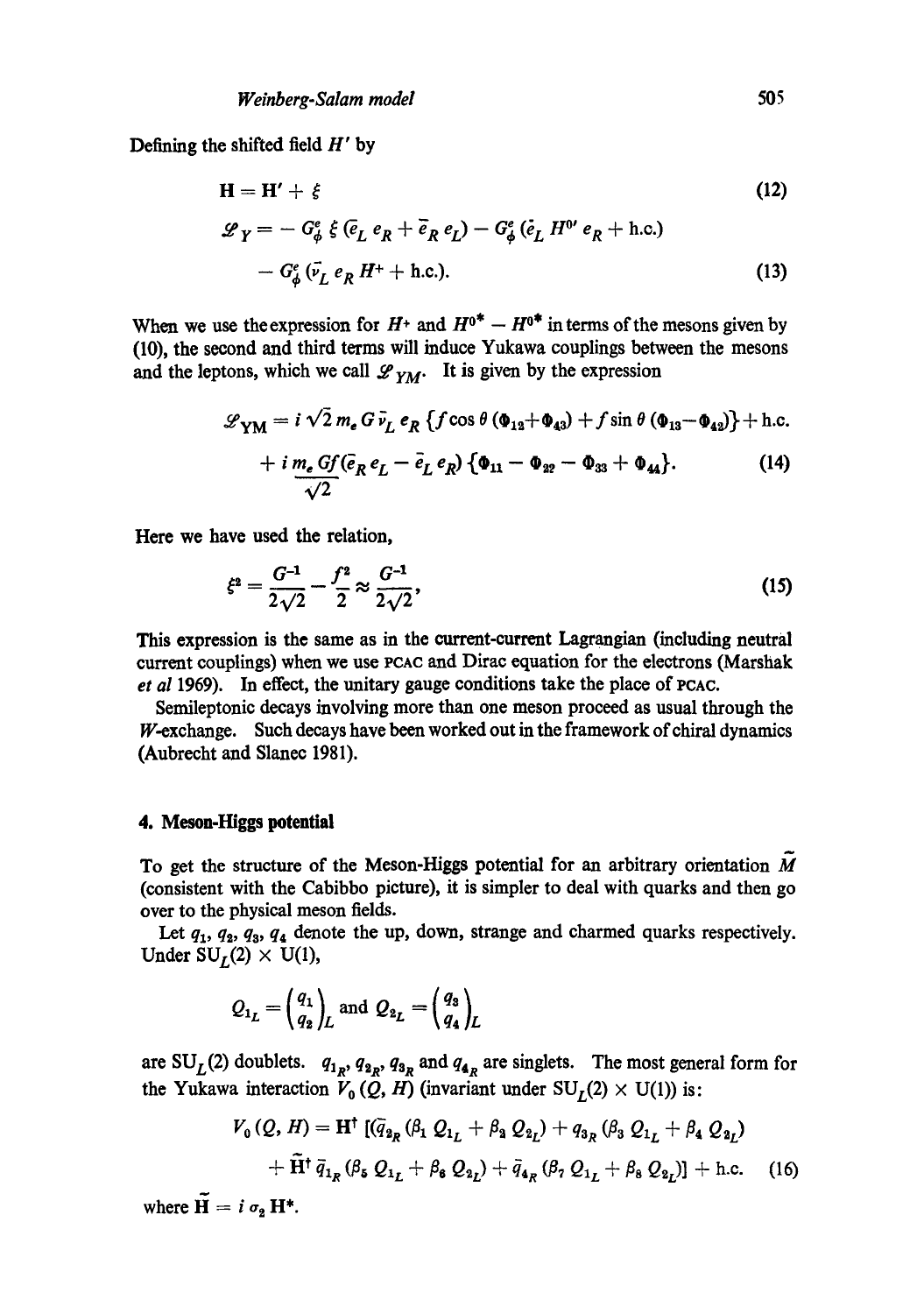As the Higgs field has a nonzero vacuum expectation value, this includes quark mass terms. It is necessary to diagonalize the quark mass matrix by rotating the quark fields. After diagonalization,

$$
V_0(Q, H) \rightarrow V(Q, H) = \frac{(H^0 + H^0)}{2\xi} [B_1 \bar{q}_1 q_1 + B_2 \bar{q}_2 q_2 + B_3 \bar{q}_3 q_3 + B_4 \bar{q}_4 q_4]
$$
  
+ 
$$
\frac{(H^0 + H^0)}{2\xi} [B_1 \bar{q}_1 \gamma_5 q_1 - B_2 \bar{q}_2 \gamma_5 q_2 - B_3 \bar{q}_3 \gamma_5 q_3 + B_4 \bar{q}_4 \gamma_5 q_4]
$$
  
+ 
$$
\frac{H^-}{\xi} [B_2 \cos \theta \bar{q}_{2R} q_{1L} - B_1 \cos \theta \bar{q}_{2L} q_{1R}
$$
  
- 
$$
B_2 \sin \theta \bar{q}_{2R} q_{4L} + B_4 \sin \theta \bar{q}_{2L} q_{4R}
$$
  
+ 
$$
B_3 \sin \theta \bar{q}_{3R} q_{1L} - B_1 \sin \theta \bar{q}_{3L} q_{1R}
$$
  
+ 
$$
B_3 \cos \theta \bar{q}_{3R} q_{4L} - B_4 \cos \theta \bar{q}_{3L} q_{4R} + \text{h.c.} \bigg\}.
$$
 (17)

Here  $B_i$  are functions of  $\beta_i$  and  $\theta$  is the Cabibbo angle (which is the relative rotation of  $(q_3, q_3)$  and  $(q_1, q_4)$ .

To get the potential in terms of the mesons, we have to make the substitutions,

$$
\bar{q}_{i_R} q_{j_L} \rightarrow M_{ji}, \quad \bar{q}_{i_L} q_{j_R} \rightarrow M_{ji}^+.
$$

Using the Goldstone boson conditions expressed by (10) and defining the physical Higgs field  $\chi$  by,

$$
\chi = \frac{H^{0'} + H^{0'}}{\sqrt{2}} = \frac{H^0 + H^{0'}}{\sqrt{2}} - \frac{2\xi}{\sqrt{2}},
$$
  
\n
$$
V(Q, H) \rightarrow - V(M, H)
$$
  
\n
$$
= \frac{f^2}{8} \sum_{i=1}^4 \left\{ A_i (M + M^+)_{ii} \right\} + \frac{f^2}{8} \frac{\chi}{\xi \sqrt{2}} \sum_{i=1}^4 \left\{ A_i (M + M^+)_{ii} \right\}
$$
  
\n
$$
+ \left[ \frac{if^3}{16 \xi^2} \left\{ \cos \theta (\Phi_{21} + \Phi_{34}) + \sin \theta (\Phi_{31} - \Phi_{24}) \right\} \right.
$$
  
\n
$$
\times \left\{ A_2 \cos \theta M_{12} - A_1 \cos \theta M_{12}^+ - A_2 \sin \theta M_{42} \right\}
$$
  
\n
$$
+ A_4 \sin \theta M_{42}^+ + A_3 \sin \theta M_{13} - A_1 \sin \theta M_{13}^+
$$
  
\n
$$
+ A_3 \cos \theta M_{43} - A_4 \cos \theta M_{43}^+ + \text{h.c.} \right]
$$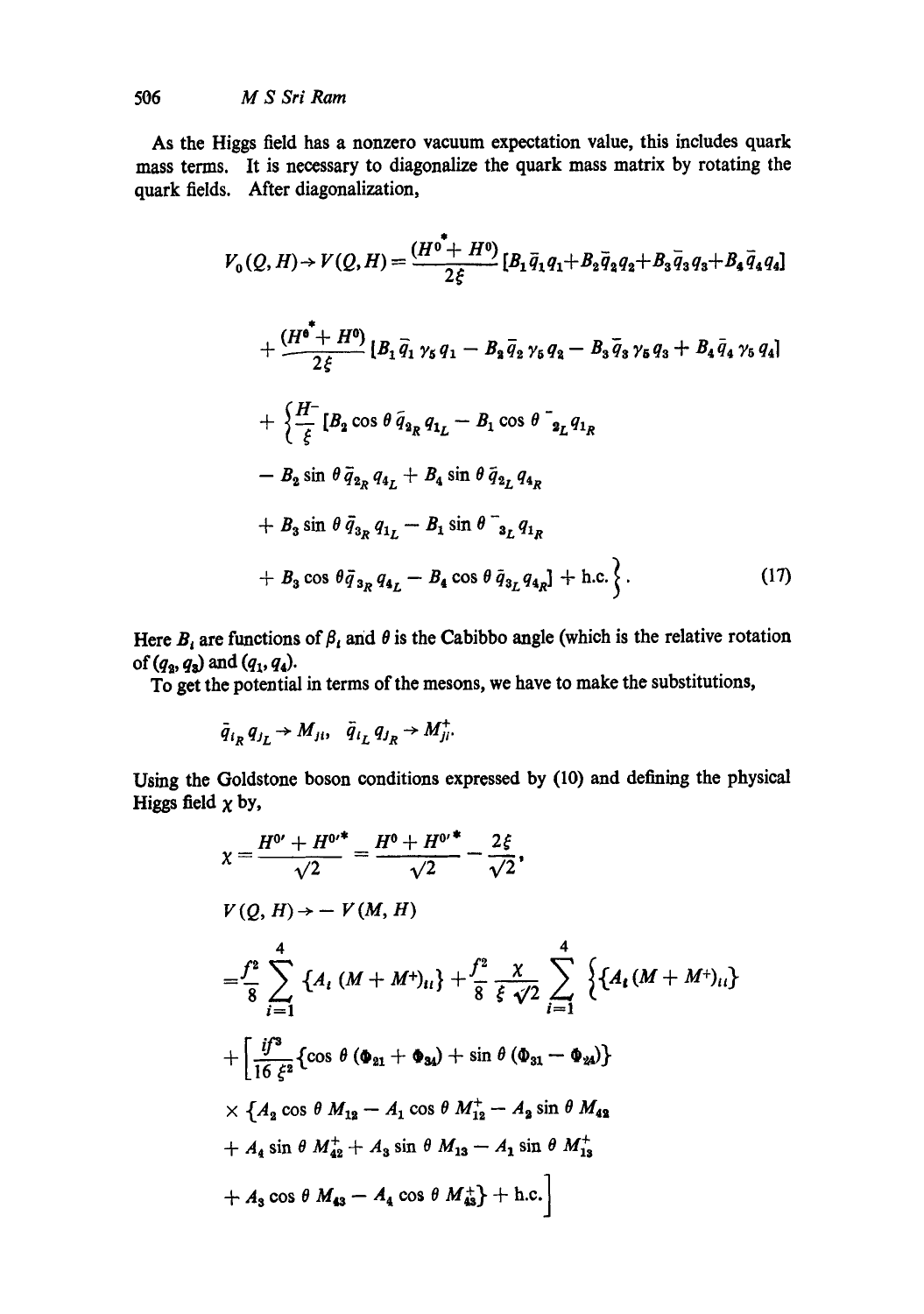$$
+\frac{i f^3}{32 \xi^2}(\Phi_{11}-\Phi_{22}-\Phi_{33}+\Phi_{44})\left\{A_1(M-M^+)_{11}\right.-A_2(M-M^+)_{22}-A_3(M-M^+)_{33}+A_4(M-M^+)_{44}\}
$$
(18)

Here we have defined  $A_t$  by

$$
A_i=\frac{8}{f^2}B_i,
$$

for later convenience. The first term in  $V(M, H)$  explicitly breaks the SU(4)  $\times$  SU(4) symmetry of the mesons.  $A_i$  are related to the meson masses (Singer 1977). The second term describes the coupling of the physical Higgs field to mesons. It is used to calculate the Higgs decays in the next section. The third term includes strangeness and charm-violating parts and contributes to the nonleptonic decays of mesons treated in the sixth section. Both the third and fourth terms give negligible corrections to the meson masses.

#### **5. Higgs decays**

When we expand the second term in  $V(M, H)$  in (18), we get the following effective Lagrangian describing the coupling of the Higgs field to the mesons:

$$
\mathcal{L}(\chi) = \frac{-\chi}{\sqrt{2}\xi} \left[ m_{\pi}^2 \pi^+ \pi^- + m_K^2 (K^+ K^- + K^0 \overline{K}^0) \right.
$$
  
+  $m_D^2 (D^+ D^- + D^0 \overline{D}^{-0}) + m_F^2 F^+ F^- + 2 A_1 \Phi_{11}^2 + 2 A_2 \Phi_{22}^2$   
+  $2 A_3 \Phi_{33}^2 + 2 A_4 \Phi_{44}^2 + ...$  (19)

For the charged mesons, the coupling is proportional to the square of the mass. For the diagonal fields,  $\pi^0$ ,  $\eta$ ,  $\eta'$ ,  $\eta''$ , it depends on the details of the mixing. The previous calculations of Higgs decays relied on broken scale invariance arguments, treating Higgs as a dilaton (Ellis *et al* 1976). Here the decay rates involve only known parameters and can be readily computed. We have considered only the two-body decays. The results are summarised in table 1 and figure 1. The total decay rate in the **two-**

| Higgs mass<br>$\sim$ $\sim$ | Decay rate for<br>charged final | Total dec |
|-----------------------------|---------------------------------|-----------|

**Table** 1. Higgs decay **rates for two meson** final states.

| Higgs mass<br>(GeV). | Decay rate for<br>charged final<br>states ( $sec^{-1}$ ) | Total decay<br>rate $(\sec^{-1})$ |
|----------------------|----------------------------------------------------------|-----------------------------------|
| 0.5                  | $2.95 \times 10^{14}$                                    | $4.40 \times 10^{14}$             |
| 1                    | $5.32 \times 10^{15}$                                    | $10.55 \times 10^{15}$            |
| 5                    | $17.67 \times 10^{17}$                                   | $35.45 \times 10^{17}$            |
| 10                   | $12.68 \times 10^{17}$                                   | $35.8 \times 10^{17}$             |
| 20                   | $6.73 \times 10^{17}$                                    | $19.59 \times 10^{17}$            |
| 100                  | $1.37 \times 10^{17}$                                    | $4.02 \times 10^{17}$             |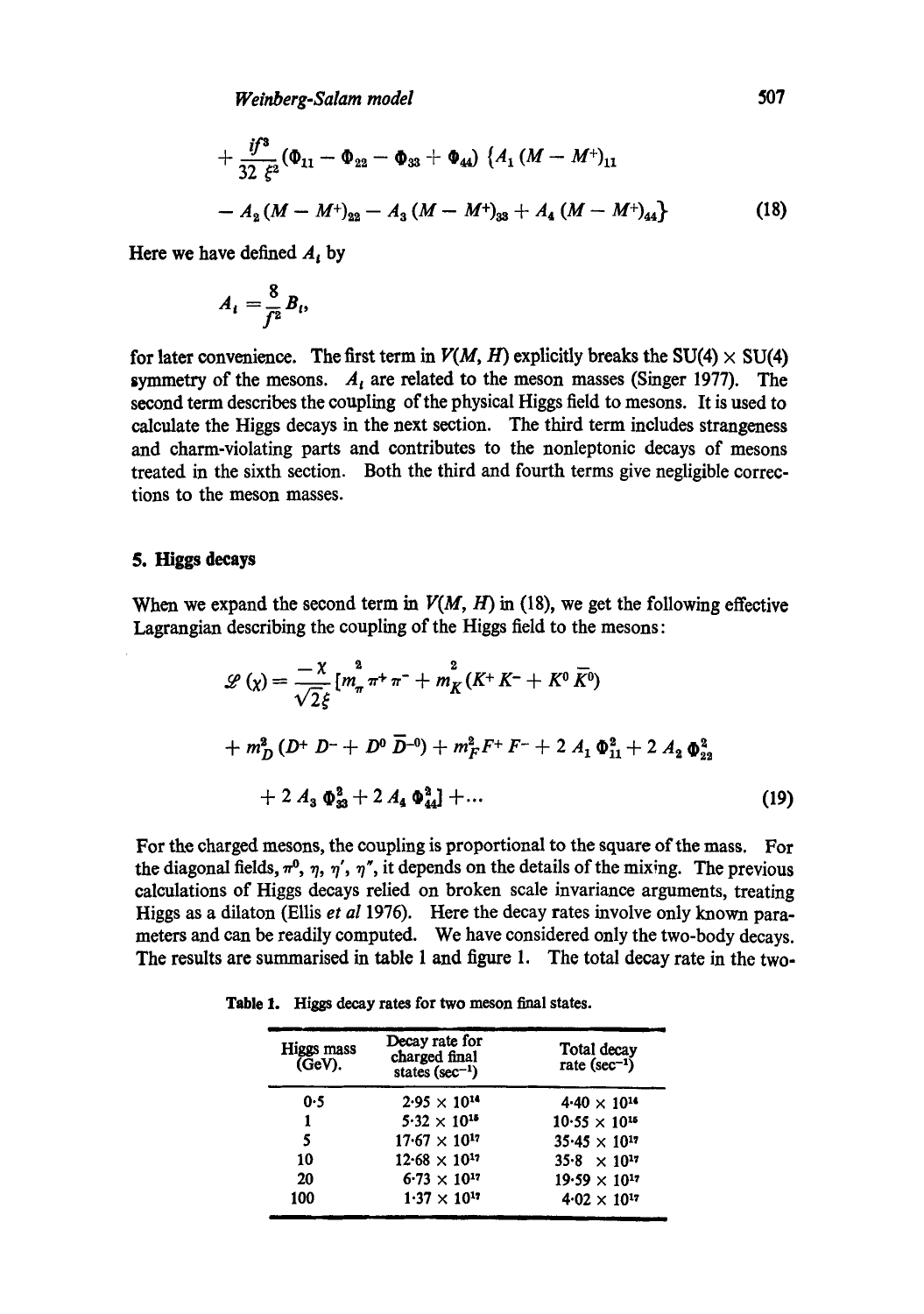

Figure 1. Higgs decay rate as a function of its mass. The decay rate is on **a**  Iogarthmic scale. Various thresholds are indicated.

body meson channel is in the range  $10^{17}-10^{18}$  sec<sup>-1</sup> for Higgs mass between 10 and 100 GeV.

Due to the mixing between the Higgs field and the mesons, the Higgs potential  $V(H)$  in (2) also contributes to the Higgs decay. But it can be verified that this contribution is substantial only for very high Higgs mass  $\sim 10^6$  GeV where the ordinary tree approximation itself is not valid.

## **6. Nonleptonlc decays**

The third term in  $V(M, H)$  in (18) contains strangeness and charm-violationg parts and contribute to the nonleptonic decays. It can be readily verified that it does not exhibit the experimentally observed  $\Delta I = \frac{1}{2}$  rule or the 'octet dominance' in strange particle decays. For long, this rule has been a puzzling feature of nonleptonic decays as the effective nonleptonic Hamiltonian contain terms which transform as 8 and 27 representations of SU(3) with comparable strengths (see Marshak *et al* 1969 for earlier work). It had been pointed out by Wilson (1969) that short-distance effects due to strong interactions may enhance the octet part of the nonleptonic Hamiltonian in comparison with the 27 part. In an asymptotically-free theory of strong interactions like QCD, these effects can be explicitly calculated. Such a calculation has been performed and it has been shown that the octet part is indeed enhanced (Galliard and Lee 1974; Altarelli and Maiani 1974). It has also been shown that when the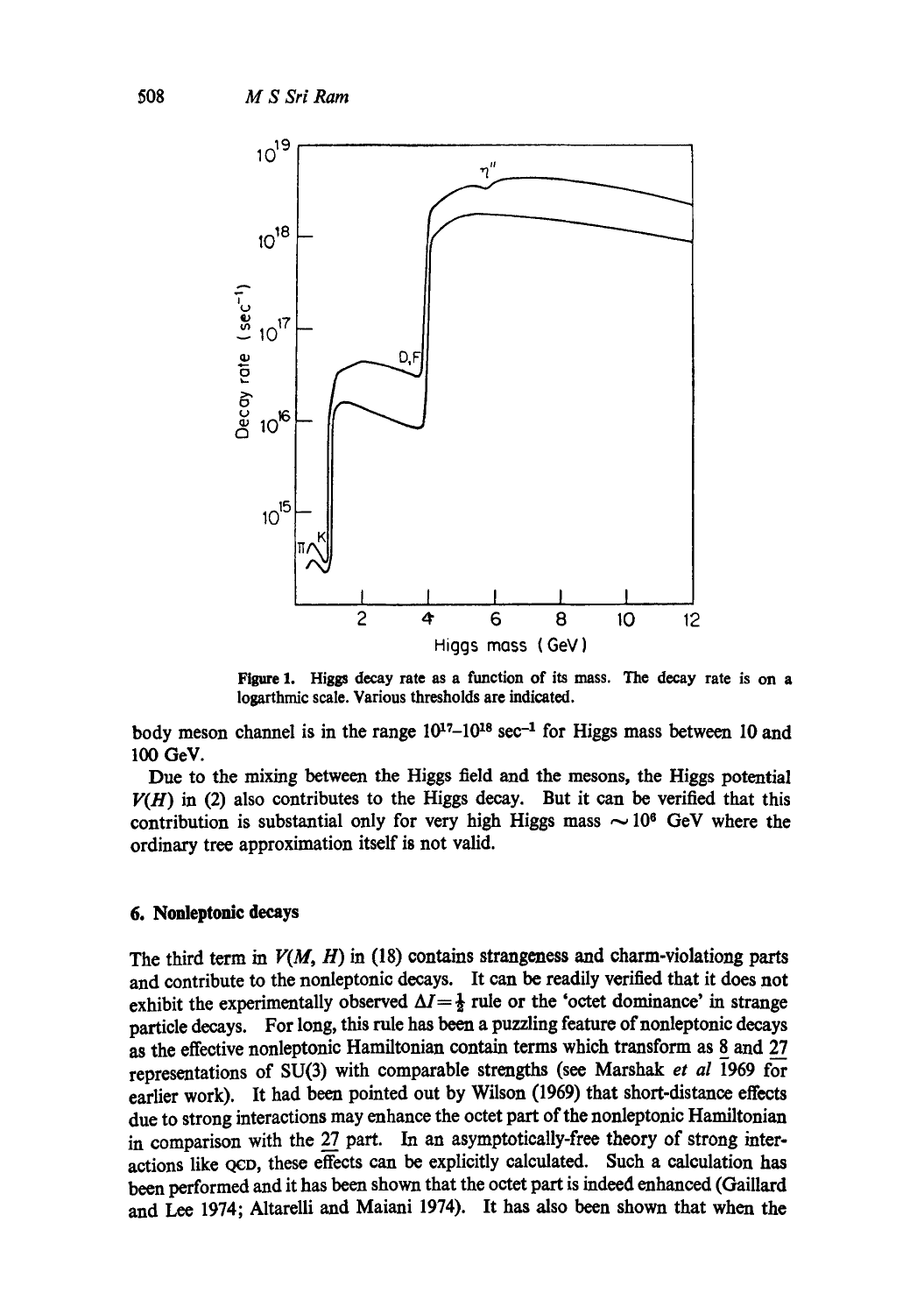charm quantum number is included, the enhanced part corresponds to a 20 dimensional representation of SU(4) (Altarelli et al 1975). But the magnitude of enhancement is much smaller than what one requires. It was pointed out later that there are additional contributions due to what are known as 'penguin' diagrams which are  $(V - A) \otimes (V + A)$  in nature and have pure  $\Delta I = \frac{1}{2}$  structure (Shifman *et al* 1977). Though it cannot be claimed that the strong interaction effects are completely understood two things stand out: (i) it is very likely that the 'penguin' type contributions dominate the strange particle decays, (ii) they play an insignificant role in the decays of charmed particles (see for example Sanda 1980). We will assume in the following that the  $\Delta I=\frac{1}{2}$  effects are incorporated in an effective weak Lagrangian density,  $\mathscr{L}_{W}$ proportional to a 20 dimensional representation and an additional  $\Delta I = \frac{1}{2}$  term arising from the 'penguins' contributing to the strange particle decays alone. We will will not specify the latter further. Following the notation of Singer (1977),

$$
\mathcal{L}_{W} = \frac{G}{2\sqrt{2}} \overline{X} \left[ \sin \theta \cos \theta \left( j_{2a_{\alpha}} j_{a3_{\alpha}} - 2 j_{2a_{\alpha}} j_{43_{\alpha}} \right) \right.
$$
  
+  $2 j_{23_{\alpha}} j_{44_{\alpha}} + \cos^{3} \theta \left( j_{43_{\alpha}} j_{21_{\alpha}} - j_{23_{\alpha}} j_{41_{\alpha}} \right)$   
-  $\sin^{2} \theta \left( j_{42_{\alpha}} j_{31_{\alpha}} - j_{41_{\alpha}} j_{32_{\alpha}} \right) + \sin \theta \cos \theta \left( j_{43_{\alpha}} j_{31_{\alpha}} - j_{41_{\alpha}} j_{33_{\alpha}} \right)$   
-  $j_{42_{\alpha}} j_{21_{\alpha}} + j_{41_{\alpha}} j_{22_{\alpha}} \right) + \text{h.c.}$  (20)

Here  $X$  is a dimensional parameter to be fixed from the rate for the decay  $D^0 \rightarrow c^- \pi^+$ . The currents  $j_{ba}$  are the left-handed currents;

$$
j_{ab_a} = (V_{ab})_a + (P_{ab})_a - \frac{1}{4} \, \delta_{ab} \, (V_{cc_a} + P_{cc_a}), \tag{21}
$$

where the vector currents  $V_{ab}$  and the axial vector currents  $P_{ab}$  are given by the expressions:

$$
\left(V_{ab}\right)_a = \frac{if^2}{4} \left[M, \partial_a M^+\right]_{ab},\tag{22}
$$

$$
(P_{ab})_{\bullet} = \frac{if^2}{4} \left\{ M, \, \partial_a M^+ \right\}_{ab}.
$$

So, our nonleptonic Lagrangian is:

$$
\mathcal{L}_{NL} = \mathcal{L}_{\text{penguin}} + \mathcal{L}_{W} + \frac{if^3}{16\xi^2} \left[ \left\{ \cos \theta \left( \Phi_{21} + \Phi_{34} \right) + \sin \theta \left( \Phi_{31} - \Phi_{24} \right) \right\} \right.
$$
  
 
$$
\times \left\{ A_2 \cos \theta \, M_{12} - A_1 \cos \theta \, M_{12}^+ - A_2 \sin \theta \, M_{42}^+ + A_4 \sin \theta \, M_{42}^+ \right.
$$
  
+  $A_3 \cos \theta \, M_{13} - A_1 \sin \theta \, M_{13}^+ + A_3 \cos \theta \, M_{43} - A_4 \cos \theta \, M_{43}^+ + \text{h.c.} \right]$  (24)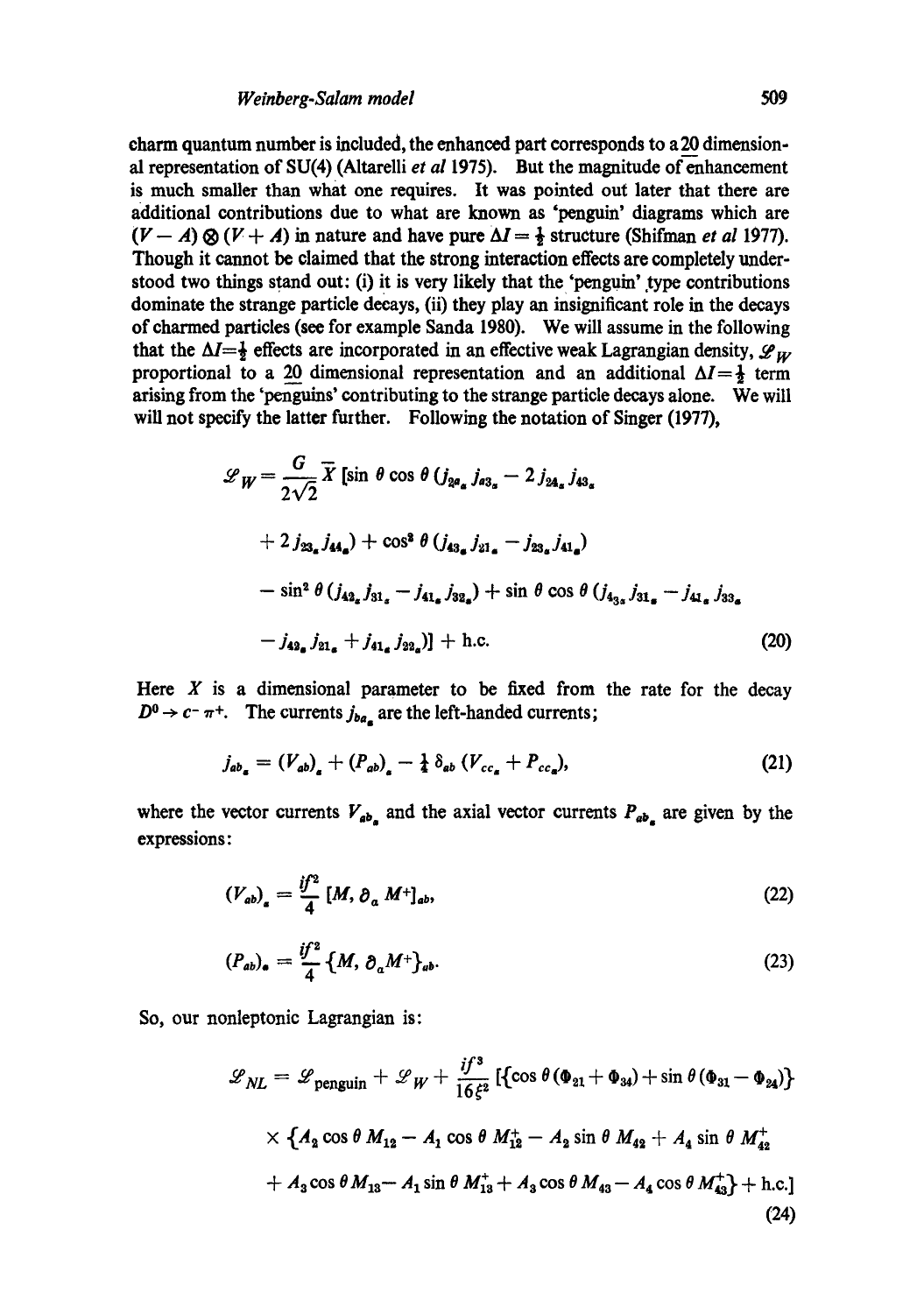**Here we confine ourselves to the two-body nonleptonic decays of mesons. It is straightforward to calculate the decay rates and they are tabulated in table 2. In**  general, the model gives rise to substantial violation of the  $\Delta I = \frac{1}{2}$  rule. The predicted value for the decay rate for  $K^+ \rightarrow \pi^+\pi^0(9.13 \times 10^7 \text{ sec}^{-1})$  is about 5.5 times the experimental number (1.629  $\times$  10<sup>7</sup> sec<sup>-1</sup>). Also, the decay rate for  $K_S^0 \rightarrow \pi^0 \pi^0 (0.77 \times 10^{10}$ 

| Process                                         | Decay rate<br>$(10^{10} \text{ sec}^{-1})$ | <b>Process</b>                                  | Decay rate<br>$(10^{10} \text{ sec}^{-1})$ |
|-------------------------------------------------|--------------------------------------------|-------------------------------------------------|--------------------------------------------|
| $K_s^0 \rightarrow \pi^+ \pi^-$                 | 1.10                                       |                                                 |                                            |
|                                                 | (input)                                    |                                                 |                                            |
| $K_s^0 \rightarrow \pi^0 \pi^0$                 | 0.77                                       |                                                 |                                            |
| $K^+\rightarrow\pi^+\pi^0$                      | $9.13 \times 10^{-3}$                      |                                                 |                                            |
| $D^0$ decays                                    |                                            | $D^+$ decays                                    |                                            |
| Mode                                            |                                            | Mode                                            |                                            |
| $\mathbf{K}^ \pi^+$                             | $5$ (input)                                | $\overline{K}{}^{\scriptscriptstyle 0}$ $\pi^+$ | 19.9                                       |
| $K^+\pi^-$                                      | 0.02                                       | $K^+\pi^0$                                      | 0.37                                       |
| $K^+ K^-$                                       | 0.29                                       | $K^+ \eta$                                      | $2.8 \times 10^{-3}$                       |
| $\pi^+$ $\pi^-$                                 | 0.39                                       | $K^+ \eta'$                                     | $1.4 \times 10^{-3}$                       |
| $\bar{K}^0$ $\pi^0$                             | 2.5                                        | $K^0$ $\pi^+$                                   | 1.15                                       |
| $\overline{K}{}^{\mathbf{0}}$ $\eta$            | 1.03                                       | $K^+ \overline{K^0}$                            | 0.29                                       |
| $\overline{K}{}^{\scriptscriptstyle 0}$ $\eta'$ | 0.23                                       | $\pi^+ \pi^0$                                   | 0.65                                       |
| $\mathbf{K}^0$ $\pi^0$                          | $6 \times 10^{-3}$                         | $\pi^+ \eta$                                    | 0.86                                       |
| $K^0$ $\eta$                                    | $4.2 \times 10^{-8}$                       | $\pi^+$ $\eta'$                                 | 0.02                                       |
| $K^0$ $\eta'$                                   | $2.4 \times 10^{-3}$                       |                                                 |                                            |
| $\pi^0$ $\pi^0$                                 | 0.14                                       | Total                                           | 23.24                                      |
| $\eta\,\eta$                                    | 0.07                                       |                                                 |                                            |
| $\pi^0 \eta$                                    | 0.06                                       |                                                 |                                            |
| $\pi^0$ $\eta^\prime$                           | 0.14                                       |                                                 |                                            |
| $\pmb{\eta}\pmb{\eta}'$                         | 0.02                                       |                                                 |                                            |
| Total                                           | 9.89                                       |                                                 |                                            |
| $F^+$ decays                                    |                                            | $\eta''$ decays                                 |                                            |
| Mode                                            |                                            | Mode                                            |                                            |
| $\pi^+ \eta$                                    | $2 - 08$                                   | $K^ \pi^+$                                      | $7.6 \times 10^{-4}$                       |
| $\pi$ t $\eta'$                                 | 3.15                                       | $K^0 \pi^0$                                     | $3.8 \times 10^{-4}$                       |
| K+ K°                                           | 3.95                                       | $K^0$ $\eta$                                    | $5 \times 10^{-5}$                         |
| $K^+ K^0$                                       | $0 - 06$                                   | $K^0$ $\eta'$                                   | $1 \times 10^{-3}$                         |
| $K^+\pi^0$                                      | 0.10                                       | $F^+ \pi^-$                                     | 18.29                                      |
| $K^+$ $\eta$                                    | 0.78                                       | $D-K^+$                                         | $3.9 \times 10^{-3}$                       |
| $K^+$ $\eta'$                                   | 0.31                                       | D <sup>o</sup> K <sup>o</sup>                   | $8.4 \times 10^{-3}$                       |
| $\mathbf{K}^{\mathbf{0}}\,\pi^+$                | 12.71                                      | $\mathbf{F}^-\,\mathbf{K}^+$                    | 0.05                                       |
|                                                 |                                            | $\mathbf{D}^0$ $\pi^0$                          | 0.17                                       |
| Total                                           | 23.15                                      | $\mathbf{D}^0$ $\eta$                           | 0.19                                       |
|                                                 |                                            | $\mathbf{D}^{\mathbf{0}}$ $\eta'$               |                                            |
|                                                 |                                            | $D^ \pi^+$                                      | 0.08                                       |
|                                                 |                                            | $F^ \pi^+$                                      | 7.1                                        |
|                                                 |                                            | <b>Total</b>                                    | $25 - 88$                                  |

**Table 2. The decay rates for two body nonleptonic** decays of the mesons.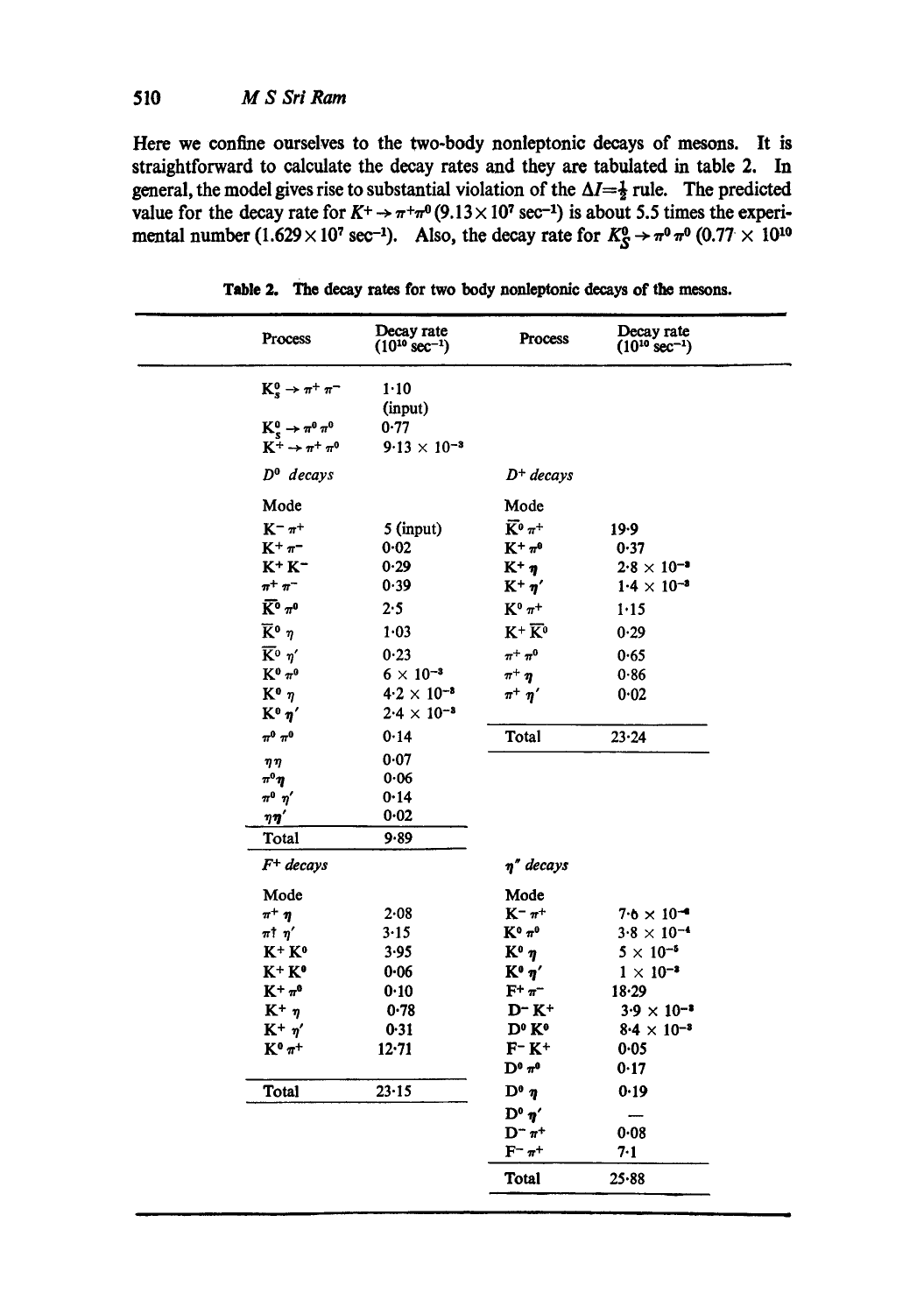sec<sup>-1</sup>) is noticeably higher than the experimental value  $(0.35 \times 10^{10} \text{ sec}^{-1})$ . Our results for charmed meson decays are at variance with the available experimental data (Particle Data Group 1982.) For the ratio of the decay rates of these particles, the data assign the values

$$
\frac{\Gamma(D^+)}{\Gamma(D^0)} \approx 0.53, \frac{\Gamma(F^+)}{\Gamma(D^0)} \approx 2.18,
$$

whereas our calculations indicate;

$$
\frac{\Gamma(D^+)}{\Gamma(D^0)} \approx 2.35, \frac{\Gamma(F^+)}{\Gamma(D^0)} \approx 2.34.
$$

We also get far too high a value for the decay rate for  $D^+ \rightarrow \overline{K}^0 \pi^+$  (19.9  $\times$  10<sup>10</sup>) sec<sup>-1</sup>) compared with the experimental number  $(2 \times 10^{10} \text{ sec}^{-1})$  (If the  $\Delta I = \frac{1}{2}$  rule is applicable to the charm decays, this decay is forbidden!) All these discrepancies can be ascribed to the large  $\Delta I = 3/2$  terms in our Lagrangian.

## **7. Conclusions**

We have attempted to construct an effective Lagrangian for mesons in the framework of Weinberg-Salam model and chiral symmetry of the strong interactions. The consequences of mixing of Higgs fields and meson fields in such an approach were investigated. Some simple assumptions were made regarding the meson-Higgs potential. It was found that we get extra contributions for nonleptonic decays over and above the 'current-algebra' terms. Unfortunately these include large  $\Delta I = 3/2$ terms. A more general method to construct the effective Lagrangian is called for.

## **Acknowledgements**

The author is indebted to A P Balachandran for suggesting the present investigation and constant help and to T Jayaraman for initial collaboration and helpful discussions. He is grateful to J. Schechter for some clarifications and Ambarish Kush for help in numerical computations.

### **References**

Altarelli G and Maiani L 1974 Phys. Lett. B52 351 Altarelli G, Cabibbo N and Maiani L 1975a *Phys. Rev. Lett.* 35 635 Altarelli G, Cabibbo N and Maiani L 1975b *Nucl. Phys.* B88 285 Aubreeht G J and Slaneck K 1981 SLAC Preprint SLAC-PUB.2817 Ellis J, Gaillard M K and Nanopoulos D V 1976 *Nucl. Phys.* BI06 292 Gaiilard M K and Lee B W *1974Phys. Rev. Lett.* 33 108 Gasiorowicz S and **Geffen D A 1969** *Rev. Mod. Phys.* **41** 531 Lee B W 1972 *Cargese lectures in physics* (Gordon & Breach) (ed.) D Bessis Vol. 5